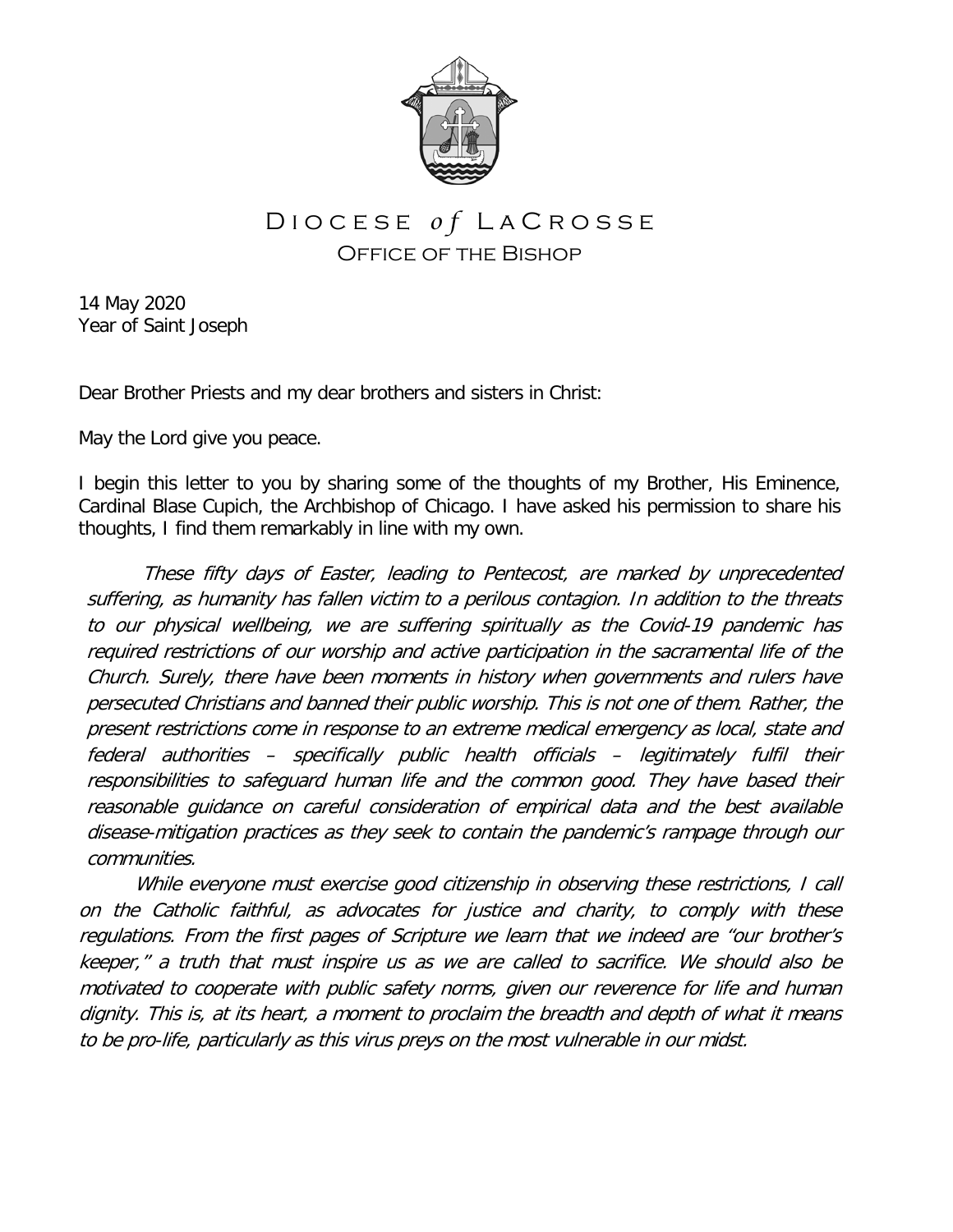The good news is that a plan for a gradual reopening of our churches has now taken shape, as I note in this letter. Yesterday (13 May, the Feast of Our Lady of Fatima) the Wisconsin State Supreme Court struck down the extension of the "Safer at Home" order of Governor Evers. This shifts much decision making regarding COVID-19 safeguards to the county level. It allows me to speak clearly and with a bit more freedom concerning our return to the public celebration of the Holy Mass. I, like most of you, have longed for this return to some resemblance of normalcy, but I am also responsible for the safety of all who enter our Churches and participate at the Mass (including our priests). The corona virus is real and has severe consequences for those infected by it, particularly those of advanced years and those with underlying health conditions.

The simple truth is that in many, if not most, of our parishes we are not ready to return to the public celebration because we do not have the proper supplies to open with safety. The scarcity of hand sanitizer and disinfectants in addition to many other proper supplies will greatly limit our efforts. We also need time for pastors to recruit and train *non-vulnerable* volunteers so that our return may include ushers who will ensure proper social distancing, parking lot attendants, and other helpers. Simply to open the doors without a structured plan in place hoping that people do the right thing would be irresponsible of us all. Last week people gathered outside our beloved Cathedral praying the Rosary for the return of the public celebration of the Mass. I felt their deep faith and the longing that they have for the Sacraments of the Church, for I share them, but not one of them captured on camera were social distancing or wearing masks but seemed to be acting as if the corona virus is no threat. This does not give me confidence that the safe return will "just happen": it needs to be planned for and enacted.

With this in mind, the Bishops of the Province of Wisconsin have been working on a plan of returning to the public celebration of the Mass. The Bishops' document is being published on our website at the same time this letter is being sent to you, so that the faithful, as well as the priests, will understand what is being required for this safe return. It is all of our responsibilities to love our neighbor, to act as the Good Samaritan, sacrificing for the good of the other. At this time, and in times I have addressed you in the past, I believe that a slow controlled return to the public celebrations of the sacraments is necessary and in our best interest.

Because of the Supreme Court's decision, we may not be able to have a unified return throughout the whole Diocese since each county will be responsible to make its own orders based on the local circumstances in that county. Regrettably, therefore, I cannot make a decree for the whole of the Diocese of when things will definitely be open. I can and am stating that we **will not** have public celebrations any earlier than 31 May 2020 (the Solemnity of Pentecost), and only when I am assured that:

- the proper supplies are on hand,
- training of sufficient and non-vulnerable volunteers, has occurred, and that
- the 25% of occupancy standards will be kept along with social distancing requirements.